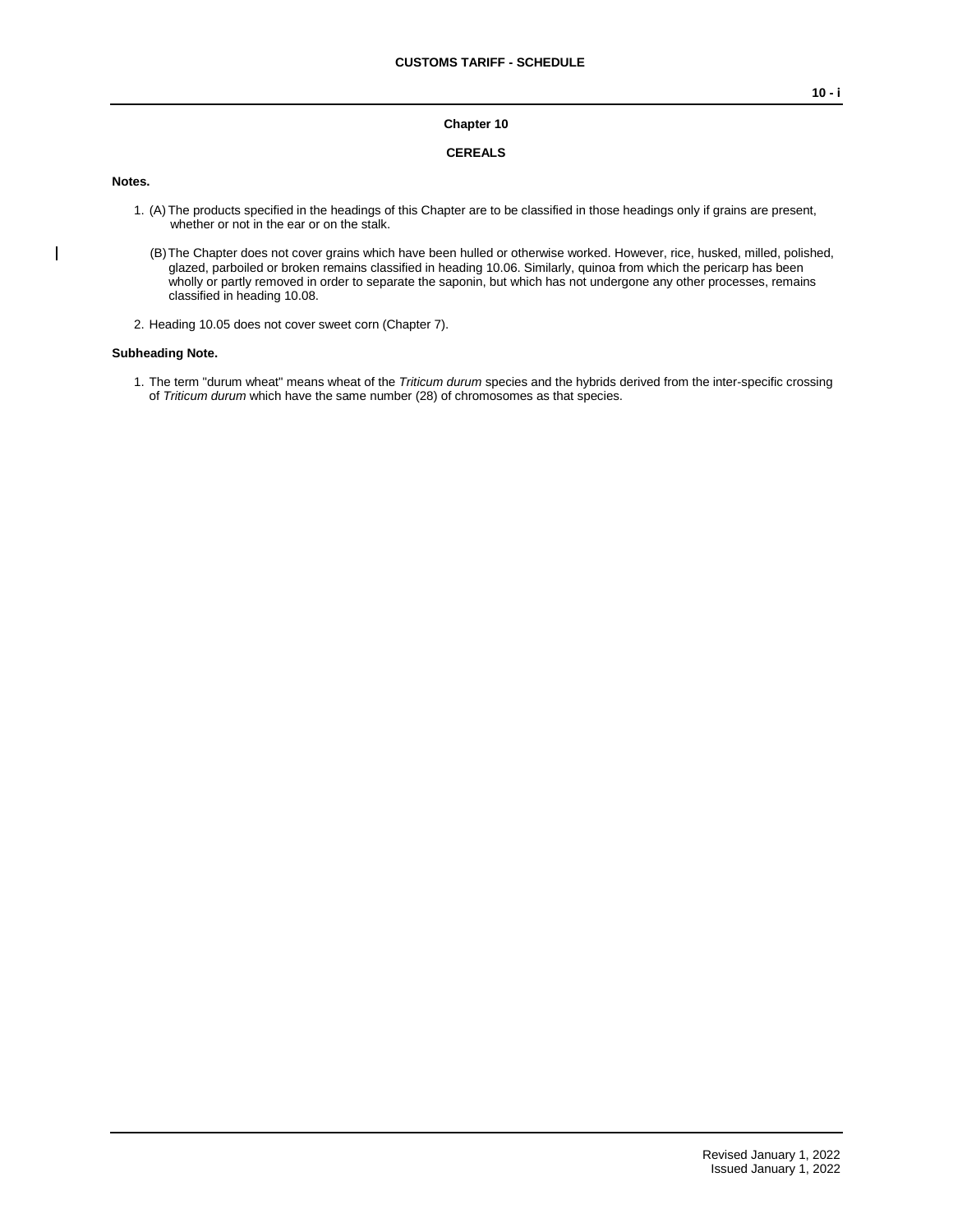# **CUSTOMS TARIFF - SCHEDULE**

| Tariff<br>ltem | <b>SS</b> | <b>Description of Goods</b>                  | Unit of<br>Meas. | <b>MFN</b><br><b>Tariff</b> | Applicable<br><b>Preferential Tariffs</b>                                                                     |
|----------------|-----------|----------------------------------------------|------------------|-----------------------------|---------------------------------------------------------------------------------------------------------------|
|                |           |                                              |                  |                             |                                                                                                               |
| 10.01          |           | Wheat and meslin.                            |                  |                             |                                                                                                               |
| 1001.11        |           | -Durum wheat:<br>- -Seed                     |                  |                             |                                                                                                               |
|                |           | 1001.11.10 00 - - - Within access commitment | <b>TNE</b>       | \$1.90/tonne                |                                                                                                               |
|                |           |                                              |                  |                             | CCCT, LDCT, UST,<br>MXT, CIAT, CT, CRT, IT,<br>PT, COLT, JT, PAT, HNT,<br>KRT, CEUT, UAT,<br>CPTPT, UKT: Free |
|                |           | 1001.11.20 00 - - - Over access commitment   | <b>TNE</b>       | 49%                         | LDCT, UST, MXT, CT,<br>CRT, PT, COLT, JT, PAT,<br>HNT, KRT, CEUT, UAT,<br>CPTPT, UKT: Free                    |
| 1001.19        |           | - -Other                                     |                  |                             |                                                                                                               |
|                |           | 1001.19.10 00 - - - Within access commitment | <b>TNE</b>       | Free                        | CCCT, LDCT, UST,<br>MXT, CIAT, CT, CRT, IT,<br>PT, COLT, JT, PAT, HNT,<br>KRT, CEUT, UAT,<br>CPTPT, UKT: Free |
|                |           | 1001.19.20 00 - - - Over access commitment   | <b>TNE</b>       | 49%                         | LDCT, UST, MXT, CT,<br>CRT, PT, COLT, JT, PAT,<br>HNT, KRT, CEUT, UAT,<br>CPTPT, UKT: Free                    |
|                |           | -Other:                                      |                  |                             |                                                                                                               |
| 1001.91        |           | - -Seed                                      |                  |                             |                                                                                                               |
|                |           | 1001.91.10 00 - - - Within access commitment | TNE              | \$1.90/tonne                | CCCT, LDCT, UST,<br>MXT, CIAT, CT, CRT, IT,<br>PT, COLT, JT, PAT, HNT,<br>KRT, CEUT, UAT,<br>CPTPT, UKT: Free |
|                |           | 1001.91.20 00 - - - Over access commitment   | <b>TNE</b>       | 76.5%                       | LDCT, UST, MXT, CT,<br>CRT, PT, COLT, JT, PAT,<br>HNT, KRT, CEUT, UAT,<br>CPTPT, UKT: Free                    |
| 1001.99        |           | - -Other                                     |                  |                             |                                                                                                               |
|                |           | 1001.99.10 00 - - - Within access commitment | <b>TNE</b>       | Free                        | CCCT, LDCT, UST,<br>MXT, CIAT, CT, CRT, IT,<br>PT, COLT, JT, PAT, HNT,<br>KRT, CEUT, UAT,<br>CPTPT, UKT: Free |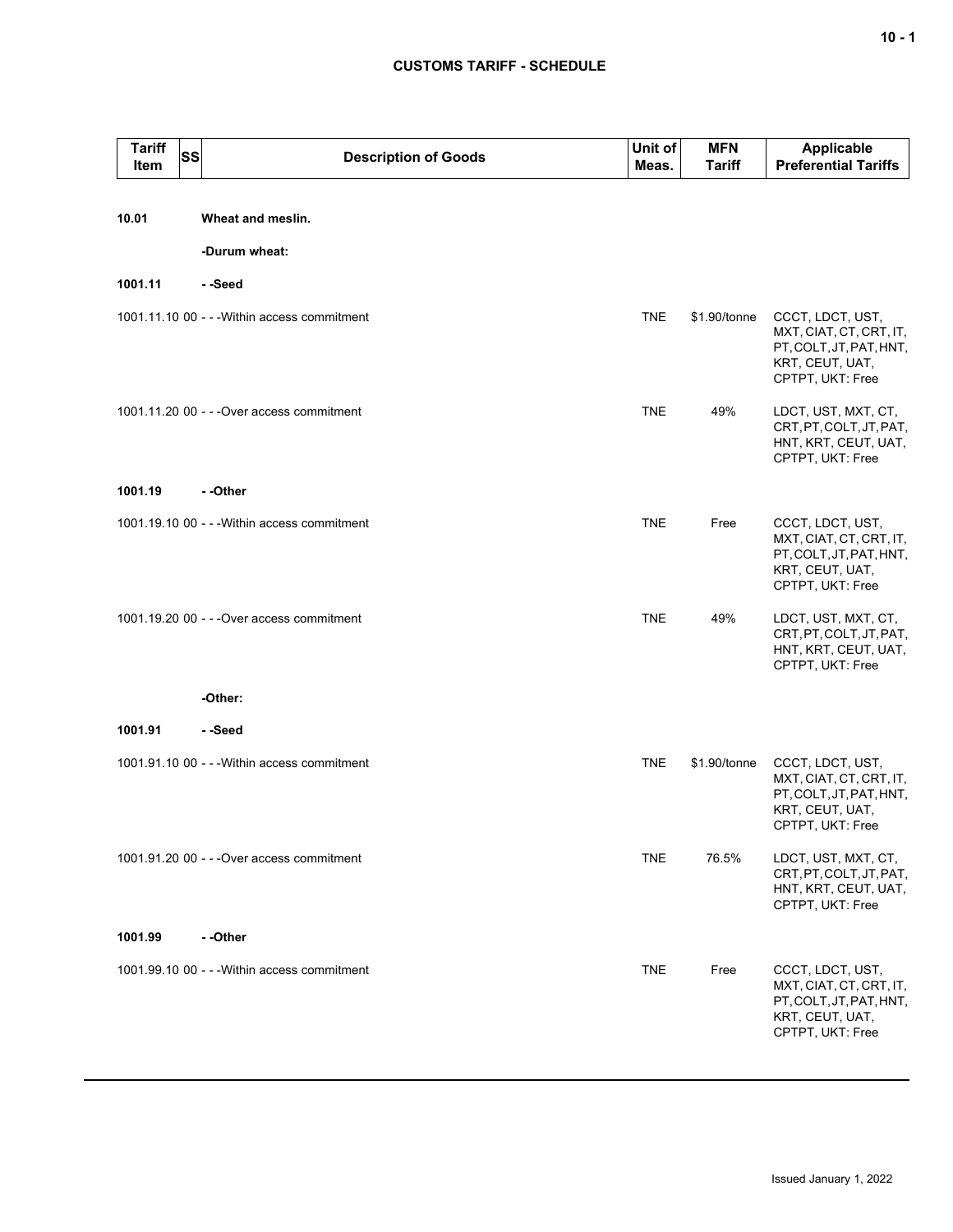$\mathbf I$ 

| <b>Tariff</b><br><b>SS</b> | <b>Description of Goods</b>                    | Unit of    | <b>MFN</b>    | Applicable                                                                                                         |
|----------------------------|------------------------------------------------|------------|---------------|--------------------------------------------------------------------------------------------------------------------|
| Item                       |                                                | Meas.      | <b>Tariff</b> | <b>Preferential Tariffs</b>                                                                                        |
|                            | 1001.99.20 00 - - - Over access commitment     | <b>TNE</b> | 76.5%         | LDCT, UST, MXT, CT,<br>CRT, PT, COLT, JT, PAT,<br>HNT, KRT, CEUT, UAT,<br>CPTPT, UKT: Free                         |
| 10.02                      | Rye.                                           |            |               |                                                                                                                    |
| 1002.10.00 00 -Seed        |                                                | <b>TNE</b> | Free          | CCCT, LDCT, GPT, UST,<br>MXT, CIAT, CT, CRT, IT,<br>PT, COLT, JT, PAT, HNT,<br>KRT, CEUT, UAT,<br>CPTPT, UKT: Free |
| 1002.90.00 00 -Other       |                                                | <b>TNE</b> | Free          | CCCT, LDCT, GPT, UST,<br>MXT, CIAT, CT, CRT, IT,<br>PT, COLT, JT, PAT, HNT,<br>KRT, CEUT, UAT,<br>CPTPT, UKT: Free |
| 10.03                      | Barley.                                        |            |               |                                                                                                                    |
| 1003.10                    | -Seed                                          |            |               |                                                                                                                    |
|                            | - - - For malting purposes:                    |            |               |                                                                                                                    |
|                            | 1003.10.11 00 - - - - Within access commitment | <b>TNE</b> | Free          | CCCT, LDCT, UST,<br>MXT, CIAT, CT, CRT, IT,<br>PT, COLT, JT, PAT, HNT,<br>KRT, CEUT, UAT,<br>CPTPT, UKT: Free      |
|                            | 1003.10.12 00 - - - - Over access commitment   | <b>TNE</b> | 94.5%         | LDCT, UST, MXT, CT,<br>CRT, PT, COLT, JT, PAT,<br>HNT, KRT, CEUT, UAT,<br>CPTPT, UKT: Free                         |
|                            | $- -$ Other:                                   |            |               |                                                                                                                    |
|                            | 1003.10.91 00 - - - - Within access commitment | <b>TNE</b> | \$0.99/tonne  | CCCT, LDCT, UST,<br>MXT, CIAT, CT, CRT, IT,<br>PT, COLT, JT, PAT, HNT,<br>KRT, CEUT, UAT,<br>CPTPT, UKT: Free      |
|                            | 1003.10.92 00 - - - - Over access commitment   | <b>TNE</b> | 21%           | CCCT, LDCT, UST,<br>MXT, CT, CRT, PT,<br>COLT, JT, PAT, HNT,<br>KRT, CEUT, UAT,<br>CPTPT, UKT: Free                |
| 1003.90                    | -Other                                         |            |               |                                                                                                                    |

- - -For malting purposes: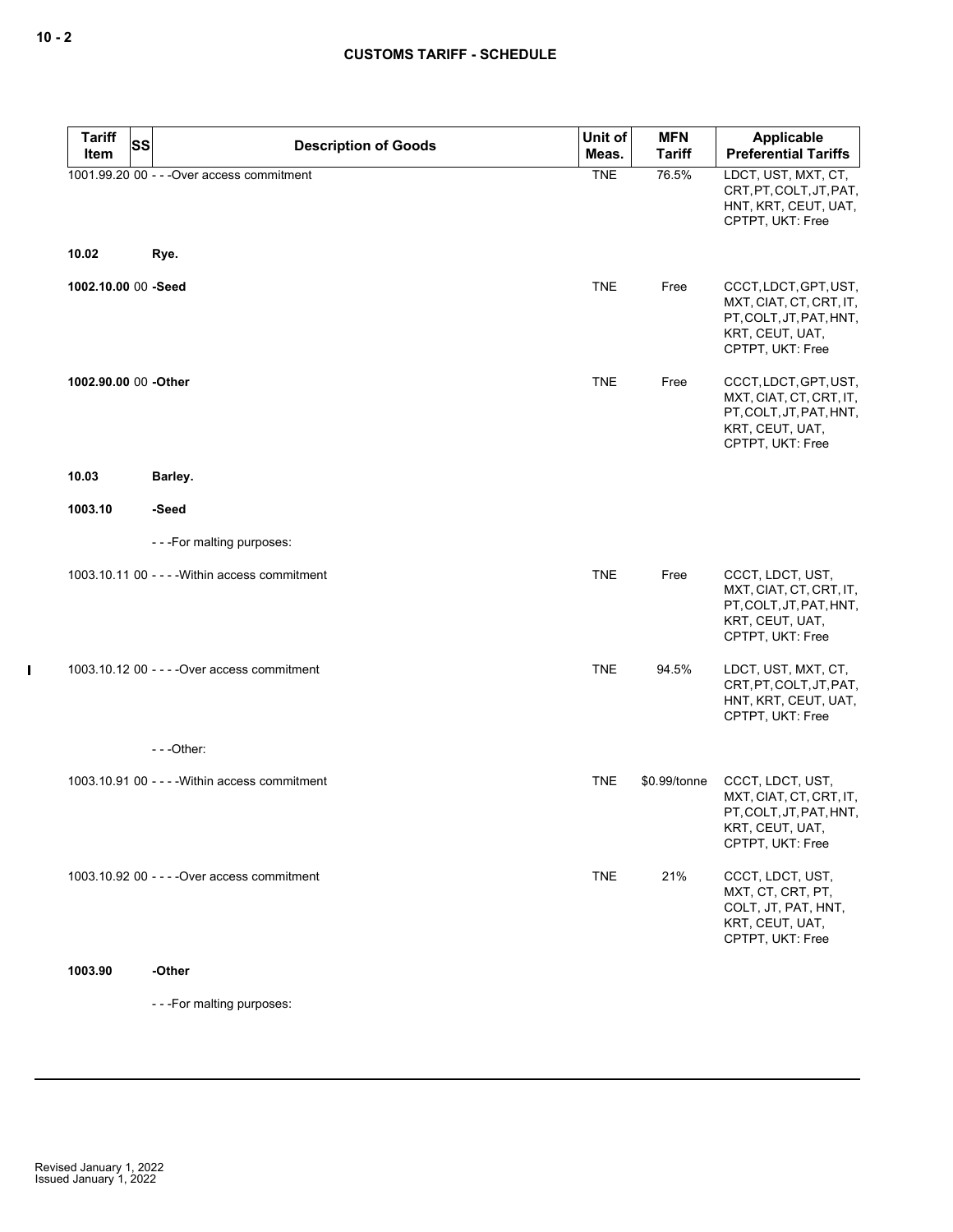$\mathbf{I}$ 

| <b>Tariff</b><br><b>Item</b> | <b>SS</b> | <b>Description of Goods</b>                      | Unit of<br>Meas.         | <b>MFN</b><br>Tariff | <b>Applicable</b><br><b>Preferential Tariffs</b>                                                                   |
|------------------------------|-----------|--------------------------------------------------|--------------------------|----------------------|--------------------------------------------------------------------------------------------------------------------|
|                              |           | 1003.90.11 00 - - - - Within access commitment   | <b>TNE</b>               | Free                 | CCCT, LDCT, UST,<br>MXT, CIAT, CT, CRT, IT,<br>PT, COLT, JT, PAT, HNT,<br>KRT, CEUT, UAT,<br>CPTPT, UKT: Free      |
|                              |           | 1003.90.12 00 - - - - Over access commitment     | <b>TNE</b>               | 94.5%                | LDCT, UST, MXT, CT,<br>CRT, PT, COLT, JT, PAT,<br>HNT, KRT, CEUT, UAT,<br>CPTPT, UKT: Free                         |
|                              |           | ---Other:                                        |                          |                      |                                                                                                                    |
|                              |           | $1003.90.91$ 00 - - - - Within access commitment | <b>TNE</b>               | Free                 | CCCT, LDCT, UST,<br>MXT, CIAT, CT, CRT, IT,<br>PT, COLT, JT, PAT, HNT,<br>KRT, CEUT, UAT,<br>CPTPT, UKT: Free      |
|                              |           | 1003.90.92 00 - - - - Over access commitment     | <b>TNE</b>               | 21%                  | CCCT, LDCT, UST,<br>MXT, CT, CRT, PT,<br>COLT, JT, PAT, HNT,<br>KRT, CEUT, UAT,<br>CPTPT, UKT: Free                |
| 10.04                        |           | Oats.                                            |                          |                      |                                                                                                                    |
| 1004.10.00 00 -Seed          |           |                                                  | <b>TNE</b>               | Free                 | CCCT, LDCT, GPT, UST,<br>MXT, CIAT, CT, CRT, IT,<br>PT, COLT, JT, PAT, HNT,<br>KRT, CEUT, UAT,<br>CPTPT, UKT: Free |
| 1004.90.00 00 -Other         |           |                                                  | <b>TNE</b>               | Free                 | CCCT, LDCT, GPT, UST,<br>MXT, CIAT, CT, CRT, IT,<br>PT, COLT, JT, PAT, HNT,<br>KRT, CEUT, UAT,<br>CPTPT, UKT: Free |
| 10.05                        |           | Maize (corn).                                    |                          |                      |                                                                                                                    |
| 1005.10.00                   |           | -Seed                                            |                          | Free                 | CCCT, LDCT, GPT, UST,<br>MXT, CIAT, CT, CRT, IT,<br>PT, COLT, JT, PAT, HNT,<br>KRT, CEUT, UAT,<br>CPTPT, UKT: Free |
|                              |           |                                                  | <b>TNE</b><br><b>TNE</b> |                      |                                                                                                                    |
| 1005.90.00                   |           | -Other                                           |                          | Free                 | CCCT, LDCT, GPT, UST,<br>MXT, CIAT, CT, CRT, IT,<br>PT, COLT, JT, PAT, HNT,<br>KRT, CEUT, UAT,<br>CPTPT, UKT: Free |
|                              |           | -----Yellow dent corn (Zea mays var. indentata): |                          |                      |                                                                                                                    |
|                              |           |                                                  | <b>TNE</b>               |                      |                                                                                                                    |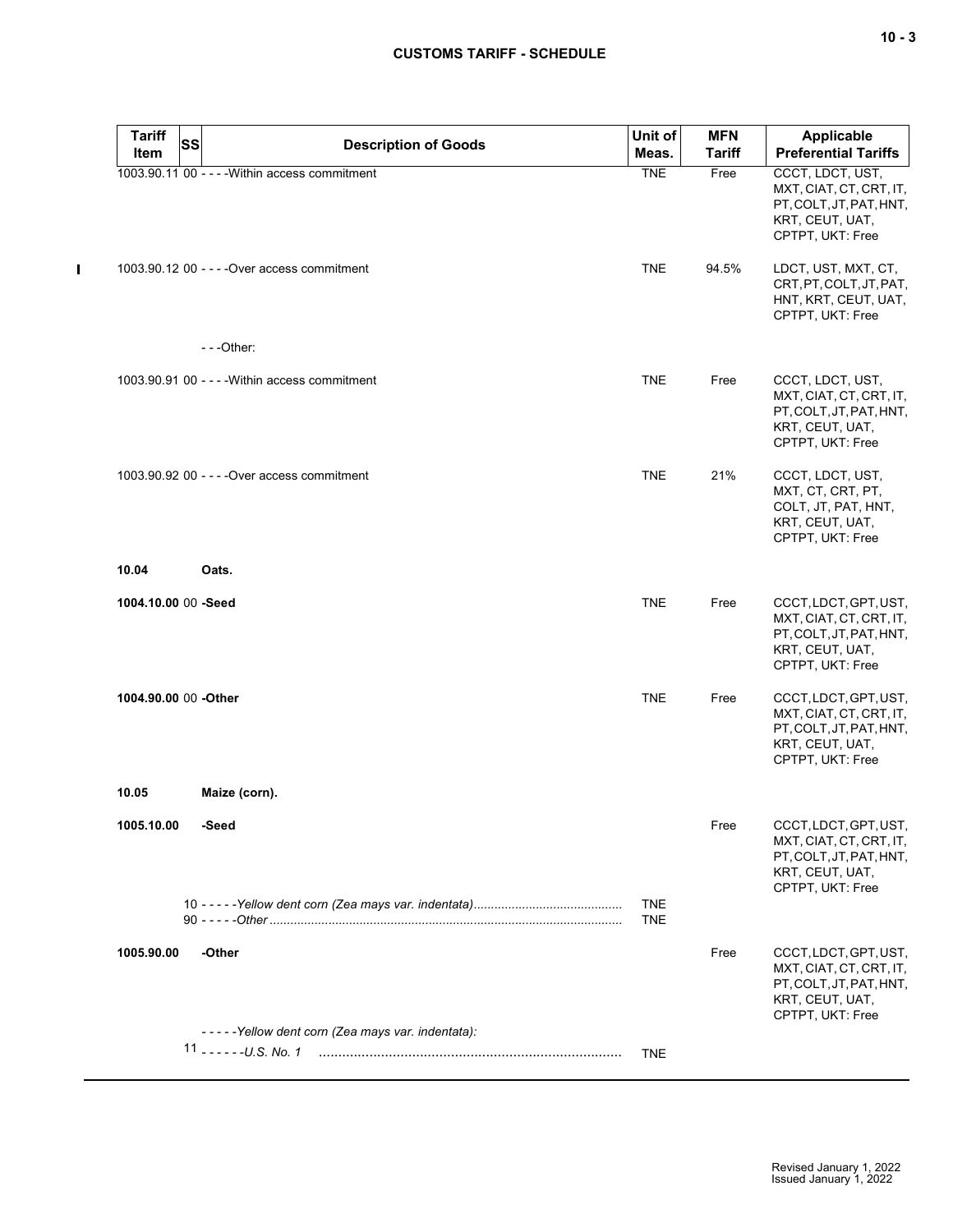| <b>Tariff</b><br>Item | SS | <b>Description of Goods</b>                                           | Unit of<br>Meas.         | <b>MFN</b><br>Tariff | Applicable<br><b>Preferential Tariffs</b>                                                                          |
|-----------------------|----|-----------------------------------------------------------------------|--------------------------|----------------------|--------------------------------------------------------------------------------------------------------------------|
|                       |    |                                                                       | <b>TNE</b>               |                      |                                                                                                                    |
|                       |    |                                                                       | <b>TNE</b>               |                      |                                                                                                                    |
|                       |    |                                                                       | <b>TNE</b>               |                      |                                                                                                                    |
|                       |    | $---Other:$                                                           |                          |                      |                                                                                                                    |
|                       |    |                                                                       | <b>TNE</b><br><b>TNE</b> |                      |                                                                                                                    |
|                       |    |                                                                       |                          |                      |                                                                                                                    |
| 10.06                 |    | Rice.                                                                 |                          |                      |                                                                                                                    |
|                       |    | 1006.10.00 00 - Rice in the husk (paddy or rough)                     | <b>TNE</b>               | Free                 | CCCT, LDCT, GPT, UST,<br>MXT, CIAT, CT, CRT, IT,<br>PT, COLT, JT, PAT, HNT,<br>KRT, CEUT, UAT,<br>CPTPT, UKT: Free |
| 1006.20.00            |    | -Husked (brown) rice                                                  |                          | Free                 | CCCT, LDCT, GPT, UST,<br>MXT, CIAT, CT, CRT, IT,<br>PT, COLT, JT, PAT, HNT,<br>KRT, CEUT, UAT,<br>CPTPT, UKT: Free |
|                       |    |                                                                       | <b>TNE</b>               |                      |                                                                                                                    |
|                       |    |                                                                       | <b>TNE</b><br><b>TNE</b> |                      |                                                                                                                    |
|                       |    |                                                                       | <b>TNE</b>               |                      |                                                                                                                    |
|                       |    |                                                                       |                          |                      |                                                                                                                    |
| 1006.30.00            |    | -Semi-milled or wholly milled rice, whether or not polished or glazed |                          | Free                 | CCCT, LDCT, GPT, UST,<br>MXT, CIAT, CT, CRT, IT,<br>PT, COLT, JT, PAT, HNT,<br>KRT, CEUT, UAT,<br>CPTPT, UKT: Free |
|                       |    | -----Parboiled:                                                       |                          |                      |                                                                                                                    |
|                       |    |                                                                       | <b>TNE</b><br><b>TNE</b> |                      |                                                                                                                    |
|                       |    | $---Other:$                                                           |                          |                      |                                                                                                                    |
|                       |    |                                                                       | <b>TNE</b>               |                      |                                                                                                                    |
|                       |    |                                                                       | <b>TNE</b><br><b>TNE</b> |                      |                                                                                                                    |
|                       |    |                                                                       | <b>TNE</b>               |                      |                                                                                                                    |
|                       |    | 1006.40.00 00 - Broken rice                                           | TNE                      | Free                 | CCCT, LDCT, GPT, UST,<br>MXT, CIAT, CT, CRT, IT,<br>PT, COLT, JT, PAT, HNT,<br>KRT, CEUT, UAT,<br>CPTPT, UKT: Free |
| 10.07                 |    | Grain sorghum.                                                        |                          |                      |                                                                                                                    |
| 1007.10.00 00 -Seed   |    |                                                                       | <b>TNE</b>               | Free                 | CCCT, LDCT, GPT, UST,<br>MXT, CIAT, CT, CRT, IT,<br>PT, COLT, JT, PAT, HNT,<br>KRT, CEUT, UAT,<br>CPTPT, UKT: Free |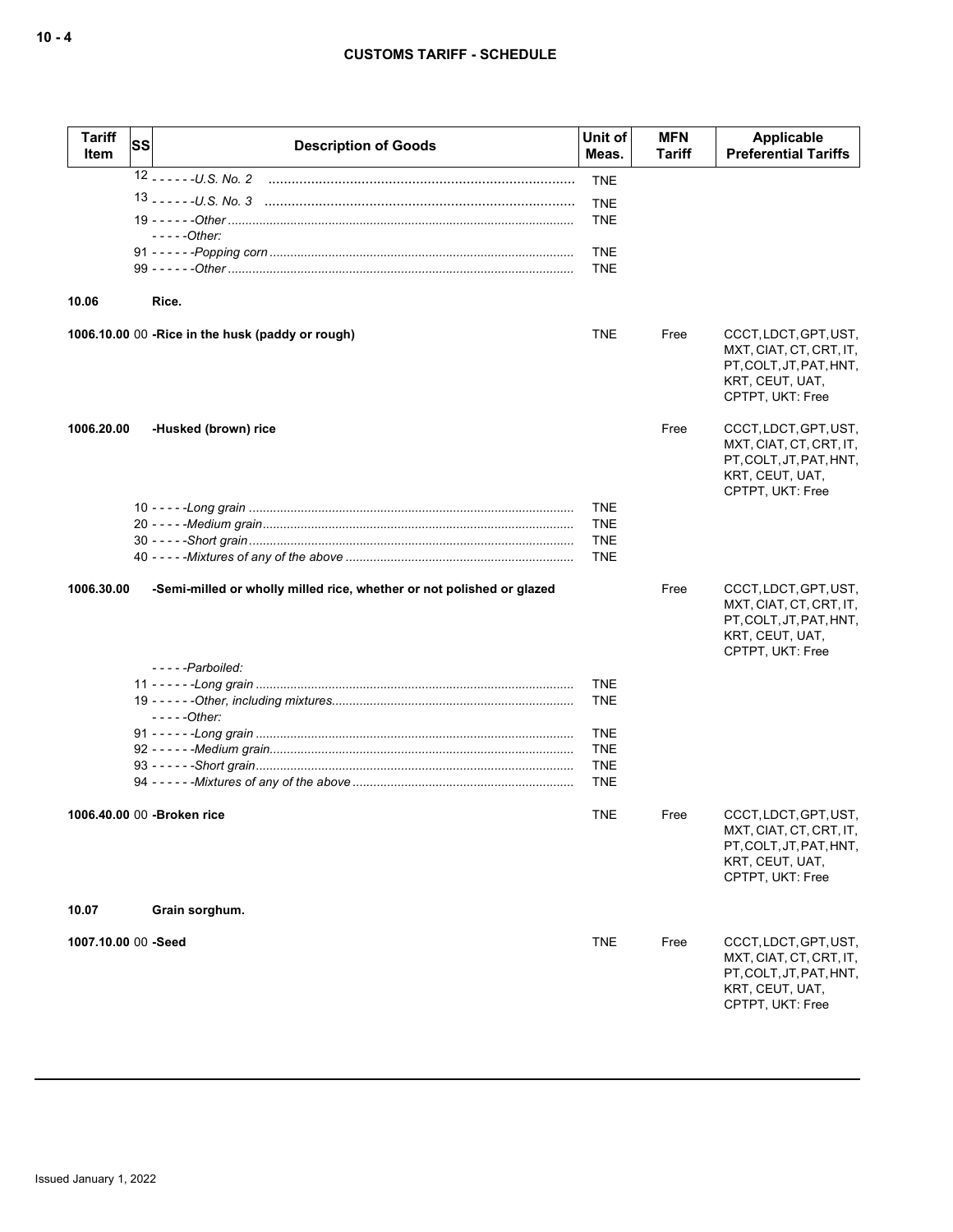| <b>Tariff</b><br><b>SS</b>   | <b>Description of Goods</b>                        | Unit of    | <b>MFN</b>    | <b>Applicable</b>                                                                                                  |
|------------------------------|----------------------------------------------------|------------|---------------|--------------------------------------------------------------------------------------------------------------------|
| Item                         |                                                    | Meas.      | <b>Tariff</b> | <b>Preferential Tariffs</b>                                                                                        |
| 1007.90.00 00 -Other         |                                                    | <b>TNE</b> | Free          | CCCT, LDCT, GPT, UST,<br>MXT, CIAT, CT, CRT, IT,<br>PT, COLT, JT, PAT, HNT,<br>KRT, CEUT, UAT,<br>CPTPT, UKT: Free |
| 10.08                        | Buckwheat, millet and canary seeds; other cereals. |            |               |                                                                                                                    |
| 1008.10.00 00 -Buckwheat     |                                                    | <b>TNE</b> | Free          | CCCT, LDCT, GPT, UST,<br>MXT, CIAT, CT, CRT, IT,<br>PT, COLT, JT, PAT, HNT,<br>KRT, CEUT, UAT,<br>CPTPT, UKT: Free |
|                              | -Millet:                                           |            |               |                                                                                                                    |
| 1008.21.00 00 - - Seed       |                                                    | <b>KGM</b> | Free          | CCCT, LDCT, GPT, UST,<br>MXT, CIAT, CT, CRT, IT,<br>PT, COLT, JT, PAT, HNT,<br>KRT, CEUT, UAT,<br>CPTPT, UKT: Free |
| 1008.29.00 00 - - Other      |                                                    | <b>KGM</b> | Free          | CCCT, LDCT, GPT, UST,<br>MXT, CIAT, CT, CRT, IT,<br>PT, COLT, JT, PAT, HNT,<br>KRT, CEUT, UAT,<br>CPTPT, UKT: Free |
| 1008.30.00 00 - Canary seeds |                                                    | <b>KGM</b> | Free          | CCCT, LDCT, GPT, UST,<br>MXT, CIAT, CT, CRT, IT,<br>PT, COLT, JT, PAT, HNT,<br>KRT, CEUT, UAT,<br>CPTPT, UKT: Free |
|                              | 1008.40.00 00 - Fonio (Digitaria spp.)             | KGM        | Free          | CCCT, LDCT, GPT, UST,<br>MXT, CIAT, CT, CRT, IT,<br>PT, COLT, JT, PAT, HNT,<br>KRT, CEUT, UAT,<br>CPTPT, UKT: Free |
|                              | 1008.50.00 00 - Quinoa (Chenopodium quinoa)        | KGM        | Free          | CCCT, LDCT, GPT, UST,<br>MXT, CIAT, CT, CRT, IT,<br>PT, COLT, JT, PAT, HNT,<br>KRT, CEUT, UAT,<br>CPTPT, UKT: Free |
| 1008.60.00 00 -Triticale     |                                                    | <b>KGM</b> | Free          | CCCT, LDCT, GPT, UST,<br>MXT, CIAT, CT, CRT, IT,<br>PT, COLT, JT, PAT, HNT,<br>KRT, CEUT, UAT,<br>CPTPT, UKT: Free |
| 1008.90.00                   | -Other cereals                                     |            | Free          | CCCT, LDCT, GPT, UST,<br>MXT, CIAT, CT, CRT, IT,<br>PT, COLT, JT, PAT, HNT,<br>KRT, CEUT, UAT,<br>CPTPT, UKT: Free |